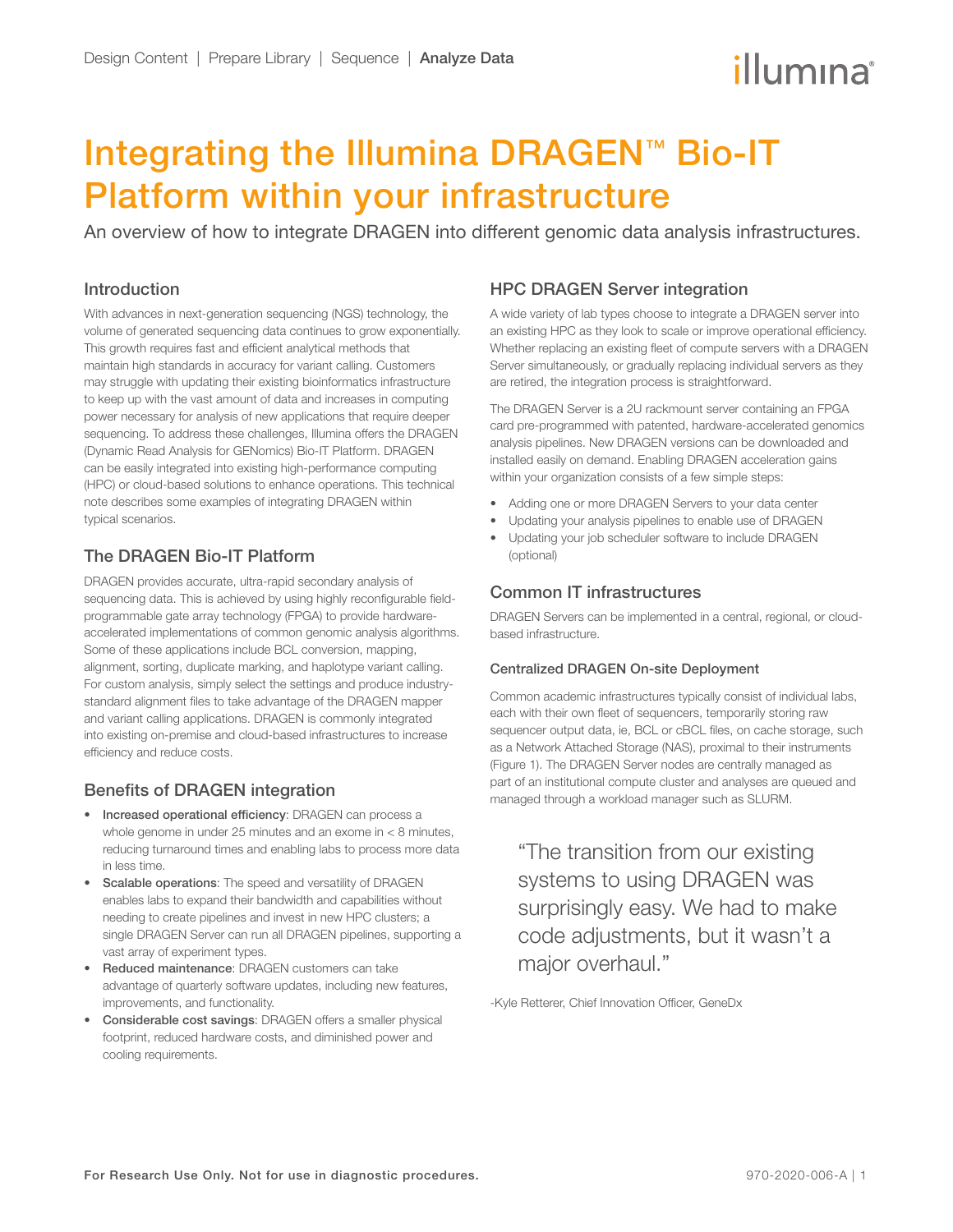

Figure 1: Centralized DRAGEN on-site deployment-Individual labs, each with their own fleet of sequencers, can temporarily store raw sequencer output data on cache storage proximal to their instruments. Data are transferred to a centrally-managed compute and storage infrastructure with DRAGEN Servers. Work queues are managed to maintain production service levels with fail-over capabilities.



Figure 2: Regional DRAGEN on-site deployment-Core labs can locate DRAGEN Servers within the sequencing facility to process data rapidly and minimize network file transfers.



Figure 3: Hybrid cloud DRAGEN deployment-Customers can use a DRAGEN Server to perform primary and secondary analysis, and harness cloud resources, such as BaseSpace Sequence Hub, for multi-sample analysis, data archive, and tertiary analysis.



Figure 4: Cloud DRAGEN deployment-Customers can use DRAGEN Applications available in the cloud via BaseSpace Sequence Hub or AWS.